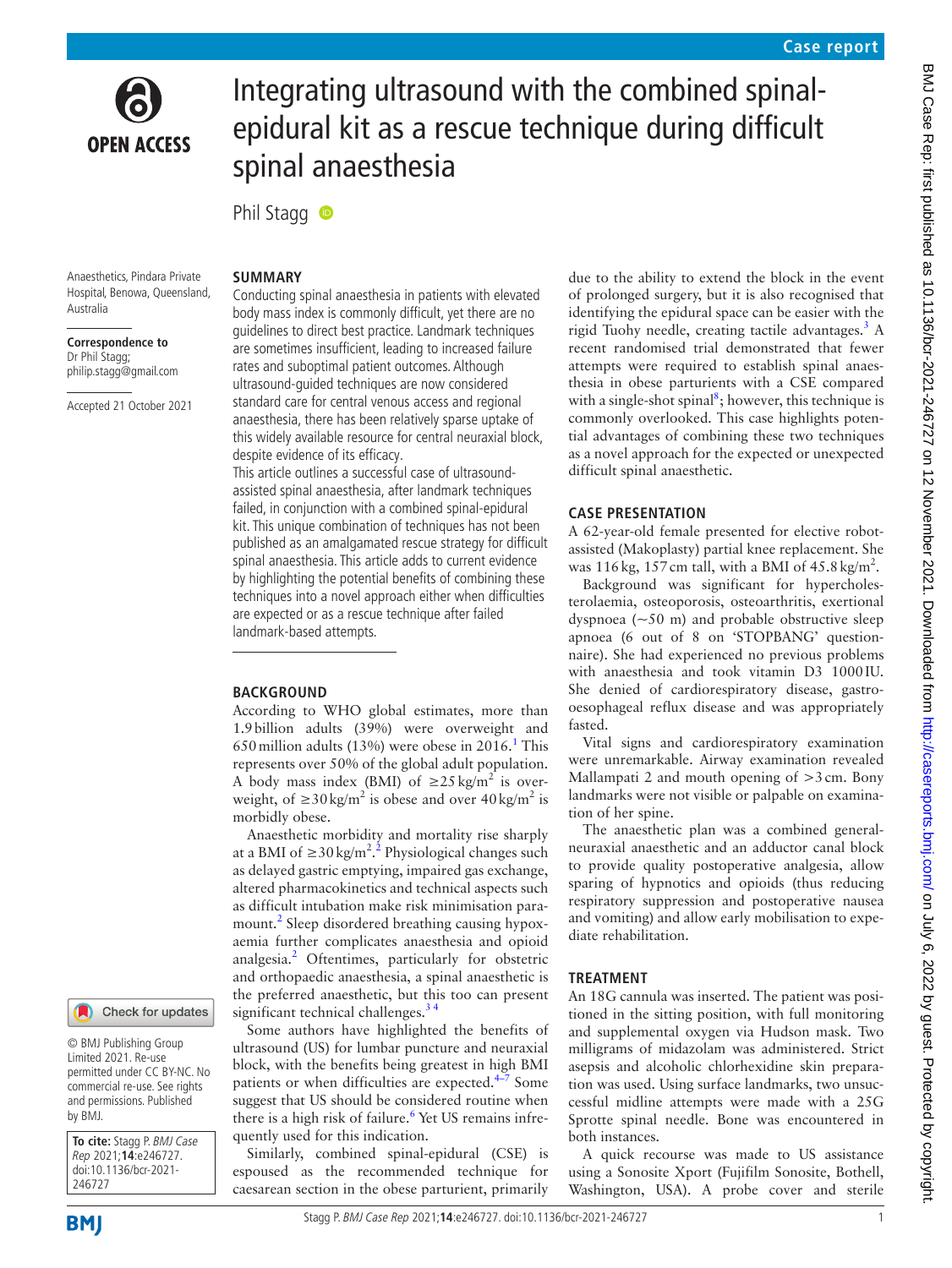

**Figure 1** Day 1 postoperative image of the patient's spine. Vertical lines indicate midline and were marked in transverse interlaminar view. Horizontal lines were marked in the parasagittal oblique view, indicating interlaminar levels. *Informed consent was obtained from the patient for using clinical images.*

<span id="page-1-0"></span>surgical marking pen were opened onto the surgical field. A lowfrequency curvilinear probe (2–5 MHz) was set at 12.6cm depth for the scan. The systematic approach published by Ghosh *et al*[7](#page-3-6) was used to estimate depth and identify the midline and interspaces. US was used to mark the midline with an interrupted vertical line, and horizontal lines were carefully placed on the skin corresponding to L3/L4, L4/L5 and L5/S1 interspaces ([figure](#page-1-0) 1). An estimated depth of approximately 9cm to the neuraxis was obtained from the faintly visible hyperechoic vertebral body at approximately 10cm depth on parasagittal oblique (PSO) view [\(figure](#page-1-1) 2). [Figure](#page-1-2) 3 shows transverse interlaminar (TI) US images. US scanning revealed that initial attempts had been slightly right of midline and over the L5 spinous process.

After US mapping, one attempt was made at L4/5 and again the spinal needle encountered the bone, likely to be the base

<span id="page-1-1"></span>

**Figure 2** . Parasagittal oblique (interlaminar) view (PSO view). L3/4 space mid-screen. Suboptimal view, yet saw-tooth pattern of lamina and interspaces easily identified. Vertebral body cortex between lamina faintly seen at 10 cm depth. The ligamentum flavum was not visible in this patient. In the PSO view, with an interspace centred mid-screen, mark the skin at each level during the prescan. ESM, erector spinae muscle; ITS, intrathecal space; Lamina, L4 lamina; VB, vertebral body. *Informed consent was obtained from the patient for using clinical images*.



**Figure 3** . Transverse interlaminar/interspinous view (TI view). A key view for marking both the midline and each interlaminar/interspinous space. The ligamentum flavum and vertebral bodies were not visible in this view and are usually more hyperechoic in the parasagittal oblique view. Estimated depth can be approximated to transverse process depth when ligamentum flavum or vertebral bodies are not seen on either view. AP, articular process; ESM, erector spinae muscle; ISL, interspinous ligament; ITS, intrathecal space; TVP, transverse process. *Informed consent was obtained from the patient for using clinical images*.

<span id="page-1-2"></span>of the L5 spinous process, but despite redirection, the needle returned slightly bent. A 16G/26G Portex CSEcure CSE minipack with locking pencil-point spinal needle was used (Smiths Medical, Minneapolis, Minnesota, USA). The 16G Tuohy needle was inserted at the L4/5 interspace and bone was encountered, presumed to be the base of the L5 spinous process. The Tuohy needle was then sequentially stepped off the spinous process, and at 8cm depth and moderate skin indentation with the hilt of the Tuohy needle, loss of resistance to saline identified the epidural space. The 26G spinal needle was inserted and locked with a quarter-clockwise turn at 12mm when the dural pop was felt. Clear cerebrospinal fluid (CSF) was obtained, and 2.6mL of 0.5% hyperbaric bupivacaine with 20 µg of fentanyl was injected.

Anaesthesia was induced with 50 µg of fentanyl and 6 µg/ mL of TCI propofol (Marsh model), an i-gel (InterSurgical, Wokingham, Berkshire, UK) size 4 supraglottic airway device was inserted, and the patient was ventilated with pressure support (PSVPro) at a respiratory rate of 10, inspiratory pressure of 20 cmH<sub>2</sub>0, positive end-expiratory pressure of 5 cmH<sub>2</sub>0 and tidal volume of 6–8mL/kg. Anaesthesia was maintained with propofol TCI 2–3 µg/mL. Appropriate antibiotics and antiemetics were given. Oxygen saturations were maintained at 98% on end-tidal control of 50% oxygen; end-tidal  $CO_2$  was maintained at 38–44mm Hg; and bispectral index monitoring was maintained between 40 and 60. She remained haemodynamically stable throughout, and anaesthesia ensued uneventfully for 1:45 minutes. At the conclusion of the case, a single-shot US-guided adductor canal block was aseptically inserted, using 20mL of 0.75% ropivacaine with 70 µg of dexmedetomidine to prolong the block.

## **OUTCOME AND FOLLOW-UP**

Day 1 follow-up on the ward revealed a comfortable haemodynamically stable patient. She had received regular paracetamol, meloxicam and slow-release tapentadol, but had only required four additional doses of immediate-release (IR) tapendadol and 25mg of sublingual ketamine in the first 24 hours. She required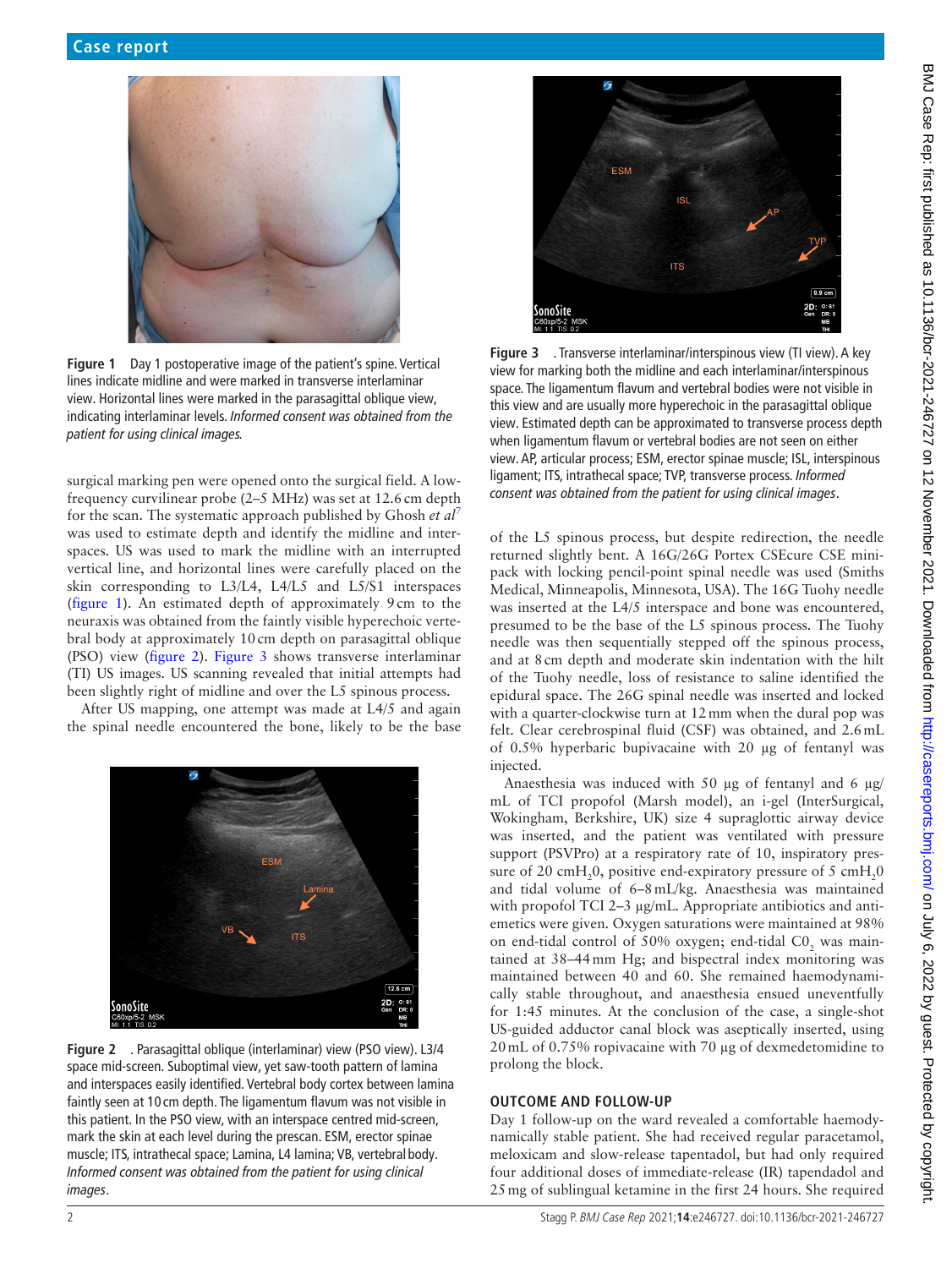only five total doses of tapentadol IR during the following 4days and did not require any additional oral or parenteral opioid-agonists.

She was successfully mobilised and discharged uneventfully on day 5. Outpatient polysomnography was recommended to the patient due to her risk of obstructive sleep apnoea.

## **DISCUSSION**

This case highlights how a quick recourse to using US for spinal anaesthesia in conjunction with a CSE kit led to procedural success and a good outcome in a patient with high BMI.

US for neuraxial block enables the user to acquire three useful pieces of information: the depth to the intrathecal space, the anatomical midline and the location of spinal interspaces. This better informs both needle insertion site and needle selection, including whether a long needle will be required.

There is growing evidence that the use of US for neuraxial block and lumbar puncture significantly increases success.<sup>5</sup> 9 Shaikh *et al* conducted a meta-analysis of 14 randomised controlled trials (RCTs) covering US-assisted epidurals and lumbar punctures incorporating 1334 patients and demonstrated a statistically significant reduction in failures  $(p=0.001)$ , decreased traumatic taps  $(p=0.005)$ , a reduction in insertion attempts ( $p < 0.001$ ) and a reduction in the number of needle redirections (p<0.001).<sup>[5](#page-3-7)</sup> Sahin *et al* reported in an RCT of 100 parturient that an US prescan resulted in significantly less overall needle passes and less spinal levels attempted, and a first pass success was [9](#page-3-8)2% vs 44% with US ( $p < 0.001$ ).<sup>9</sup> In addition, a trend to reduced procedural duration was also observed. Measured depth has been shown to reliably correlate with actual depth. $910$ 

A systematic approach to US-assisted central-neuraxial block has been published by Chin *et al*, incorporating five US views: the parasagittal transverse process view, the parasagittal articular process view, the PSO (interlaminar) view (PSO view), the transverse spinous process view and the TI/interspinous view (TI view). This technique has been published in the *British Journal of Anaesthesia* and *Anesthesiology*, and a full description is beyond the scope of this report.<sup>7  $\overline{11}$ </sup> Chin has authored an excellent video resource that is freely available.<sup>12</sup> These techniques can be learnt with relative ease. Gaining initial experience with normal BMI patients is recommended, and studies suggest that 30–40 procedures may be required for competency.[13](#page-3-10) As with all US techniques, pattern recognition is vital when learning the views. Colourful names have been created to describe the patterns of sono-anatomy, including 'the trident sign', 'the camel hump sign', 'saw-tooth pattern' and 'the bat wing sign', which can make teaching and learning this technique entertaining and enjoyable.

There are a number of limitations to US use for neuraxial block, highlighted by this case.

A pitfall of US-guided neuraxial block is that textbook sonoanatomical images are often simply not identifiable in high BMI individuals, when you need them most. Identification of the hyperechoic ligamentum flavum and vertebral body cortices are considered gold standard in confirming that the intrathecal space has been penetrated by the US beam.<sup>7</sup> These structures are often easier to visualise on the parasaggital oblique view, $14$ but were extremely difficult to identify in this patient. However, invaluable information was still able to be obtained, as shown in figures [2 and 3.](#page-1-1)

Despite completing a careful anatomical survey with the US and marking the skin, bone was still encountered. Two

recognised technical factors may have contributed this: marking error and needling error.<sup>[12](#page-3-9)</sup>

First, the skin was marked with short, interrupted horizontal and vertical lines ([figure](#page-1-0) 1). It is recommended to connect these interrupted lines to form an intersection point, to provide a better visual aid to inform needle insertion.<sup>7</sup> Furthermore, the patient position must not change between marking and needle insertion, as even slight changes in position can render skin markings inaccurate.

Second, operators must be aware that in high BMI patients where the intrathecal space is further from the skin than normal, small changes in the angle of insertion will lead to a much greater increment of change at the tip of the needle. This concept is often overlooked, and it is even more important to take your time and make fine adjustments in the needle angle for obese patients.

Notwithstanding these potential sources of error, it was felt that the needle was midline within an interlaminar space and most likely encountering the base of a spinous process. Furthermore, the anatomical survey had suggested that the depth was likely to be around  $8+$  cm, and skin indentation needed to be accounted for. Therefore, a CSE kit was used.

The CSE provided four distinct advantages: rigidity and tactile feedback, a spinal of increased length, a spinal of fine gauge and the ability to insert an epidural if deemed necessary.

Long spinal needles are sometimes needed for high BMI patients<sup>[3](#page-3-2)</sup>; however, these are often flimsy and more difficult to handle. In fact, a case of a broken 4.5 inch (11.4cm) 25G spinal needle in an obese parturient was recently reported.<sup>15</sup> Wide-bore spinal needles are easier to manoeuvre, however significantly increase the incidence of postdural puncture headache, creating a conundrum[.16](#page-3-13) This issue can be overcome using a CSE kit. In this case, a 26G/16G Portex CSEecure CSE kit was used. The rigid Tuohy needle facilitated walking off the spinous process with excellent tactile feedback without the risk of bending the needle and obtained access to the intrathecal space with the spinal needle on first attempt thereafter. The depth to the CSF was about 9.2cm, and a standard CSE needle will allow up to 9.5cm, which should be sufficient for most cases. Sahota *et al* in an US study of 60 parturients with an average BMI of 39.6kg/  $m<sup>2</sup>$  found the average actual needle depth to be 6.6 cm.<sup>14</sup> The highest BMI was  $66.2 \text{ kg/m}^2$ , and the greatest needle depth was 9.7cm.

CSE anaesthesia confers the benefit of continuous anaesthesia if the spinal block is inadequate, fails or surgery is prolonged, which is more common in high BMI patients. For this reason, CSE has been espoused as the anaesthesia of choice in this context.<sup>4</sup> Although the epidural was not inserted in this case, on reflection this is recommended, as it is quick and easy to accomplish with inherent benefits.

Successful insertion of a spinal anaesthetic often obviates the need for a general anaesthetic for knee arthroplasty. However, despite the recognised benefits of regional anaesthesia, patients often have misgivings, particularly the fear of being awake,<sup>[17 18](#page-3-14)</sup> as was the case with this patient.

Moderate-level evidence supports the use of neuraxial anaesthesia alone or in combination with general anaesthesia for joint arthroplasty. Two large systematic reviews and meta-analyses demonstrated that compared with general anaesthesia alone, neuraxial anaesthesia or general-neuraxial anaesthesia significantly improved outcomes of blood loss, thromboembolic events, hospital stay, intensive care unit admissions, pulmonary complications, wound infection and acute renal failure,<sup>[19 20](#page-3-15)</sup> and a significant reduction in 30-day mortality.<sup>20</sup> These benefits are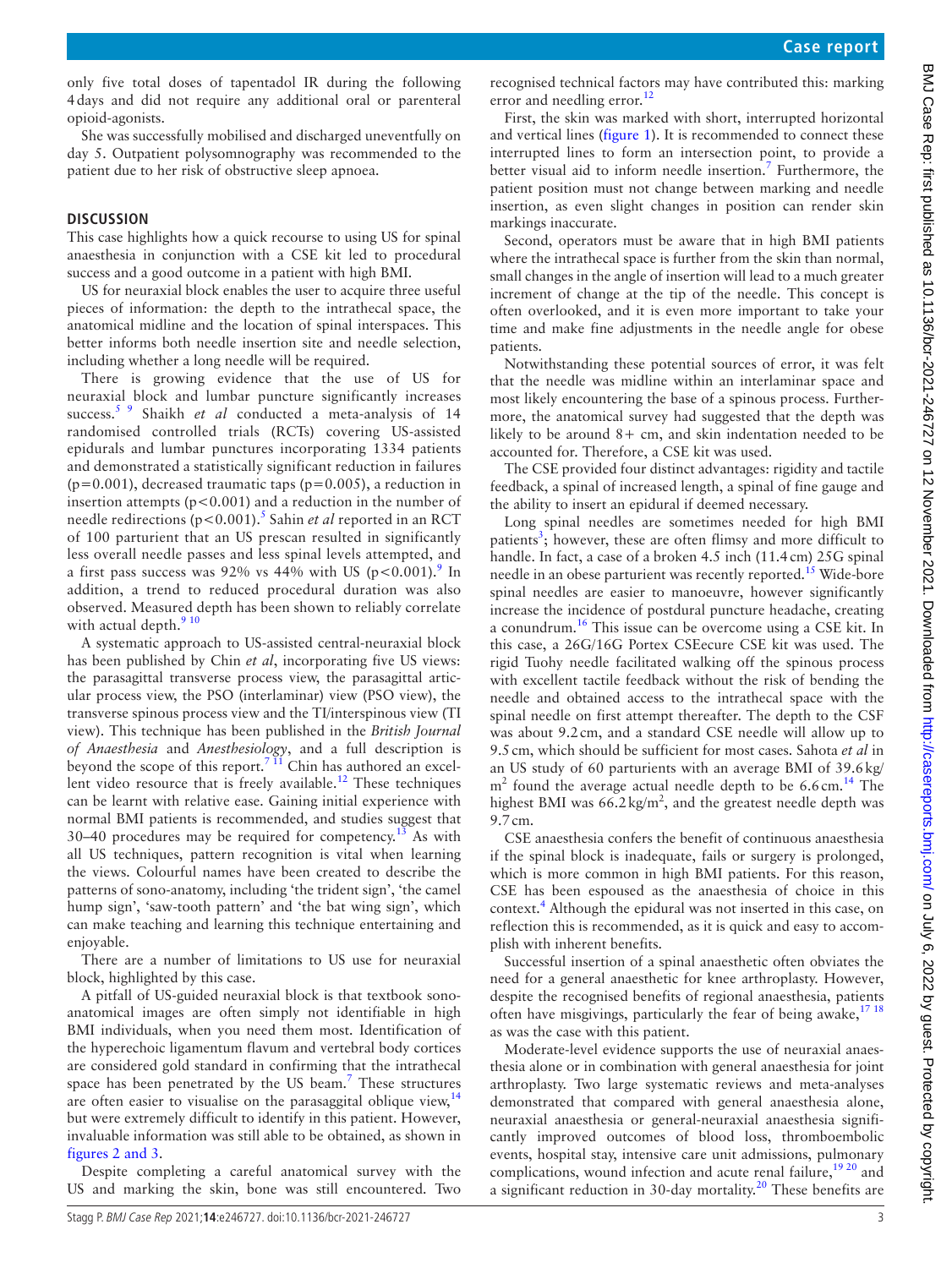# **Case report**

primarily believed to be due to the neuraxial technique (such as improved blood flow, opioid sparing) and are not lost with the inclusion of general anaesthesia; however, the diversity of benefits is considered slightly better with neuraxial alone.<sup>2</sup>

Given her absence of major cardiorespiratory disease or gastro-oesophageal reflux, her reassuring airway, fasting status, and consideration of the patient and surgical preference, the addition of a low-dose intravenous target-controlled infusion anaesthetic was considered reasonable. The postoperative goals of minimising postoperative respiratory suppression in view of possible obstructive sleep apnoea were achieved by maintaining a low-dose hypnotic infusion, minimising opioids and using regional anaesthesia. Intrathecal morphine was avoided due to potential issues of delayed respiratory suppression.

Finally, some authors have recommended that US should be used for all cases where difficulty is expected.<sup>[7](#page-3-6)</sup> The present report supports this and the development of protocols that incorporate US-assisted and CSE-based approaches in obese patients, and ideally a US prescan for all morbidly obese patients.

Future studies could objectively evaluate the benefits of a combined US-assisted and CSE-assisted spinal anaesthetic technique for morbidly obese patients. Education and training are recommended to facilitate the implementation of this underused yet valuable technique.

## **Patient's perspective**

After two attempts of the initial method, it was explained to me how the ultrasound would work for guidance and make the procedure easier and less risky. During the ultrasound procedure, at no time was I in any pain or uncomfortable in any way. It also made the procedure quicker.

## **Learning points**

- ► Obesity is a prevalent health problem and is associated with increased anaesthetic morbidity
- ► Procedures such as spinal anaesthesia can be technically difficult in high body mass index (BMI) patients
- ► Ultrasound-assisted spinal anaesthesia has been shown to be safe and increases success
- ► Ultrasound should be considered early when preforming spinal anaesthesia in high BMI patients
- $\blacktriangleright$  Integrating ultrasound with a combined spinal-epidural kit for difficult spinal anaesthesia represents a potent combination, providing useful clinical information and tactile advantages

**Acknowledgements** The author thanks Harmony Robinson-Stagg and Dr Brendan Stagg for inspiring him to contribute to medical education.

**Contributors** Patient was under the care of PS. Manuscript concept was conceived, written and edited by PS.

**Funding** The authors have not declared a specific grant for this research from any funding agency in the public, commercial or not-for-profit sectors.

**Competing interests** None declared.

Patient consent for publication Consent obtained directly from patient(s).

**Provenance and peer review** Not commissioned; externally peer reviewed.

**Open access** This is an open access article distributed in accordance with the Creative Commons Attribution Non Commercial (CC BY-NC 4.0) license, which permits others to distribute, remix, adapt, build upon this work non-commercially, and license their derivative works on different terms, provided the original work is properly cited and the use is non-commercial. See: [http://creativecommons.org/](http://creativecommons.org/licenses/by-nc/4.0/) [licenses/by-nc/4.0/.](http://creativecommons.org/licenses/by-nc/4.0/)

#### **ORCID iD**

Phil Stagg <http://orcid.org/0000-0002-5723-7776>

## **REFERENCES**

- <span id="page-3-0"></span>1 World Health Organisation. Obesity and Overweight [Internet]. Geneva (Switzerland): World Health Organisation, 2021. Available: [https://www.who.int/news-room/fact](https://www.who.int/news-room/fact-sheets/detail/obesity-and-overweight)[sheets/detail/obesity-and-overweight](https://www.who.int/news-room/fact-sheets/detail/obesity-and-overweight) [Accessed 9 Aug 2021].
- <span id="page-3-1"></span>2 Lotia S, Bellamy MC. Anaesthesia and morbid obesity. Continuing Education in [Anaesthesia Critical Care & Pain](http://dx.doi.org/10.1093/bjaceaccp/mkn030) 2008;8:151–6.
- <span id="page-3-2"></span>3 Lamon AM, Habib AS. Managing anesthesia for cesarean section in obese patients: current perspectives. [Local Reg Anesth](http://dx.doi.org/10.2147/LRA.S64279) 2016;9:45-57.
- <span id="page-3-3"></span>4 Stiffler KA, Jwayyed S, Wilber ST, et al. The use of ultrasound to identify pertinent landmarks for lumbar puncture. [Am J Emerg Med](http://dx.doi.org/10.1016/j.ajem.2006.07.010) 2007;25:331-4.
- <span id="page-3-7"></span>5 Shaikh F, Brzezinski J, Alexander S, et al. Ultrasound imaging for lumbar punctures and epidural catheterisations: systematic review and meta-analysis. **[BMJ](http://dx.doi.org/10.1136/bmj.f1720)** 2013;346:f1720.
- <span id="page-3-4"></span>6 Soni NJ, Franco-Sadud R, Schnobrich D, et al. Ultrasound guidance for lumbar puncture. [Neurol Clin Pract](http://dx.doi.org/10.1212/CPJ.0000000000000265) 2016;6:358–68.
- <span id="page-3-6"></span>7 Ghosh SM, Madjdpour C, Chin KJ. Ultrasound-Guided lumbar central neuraxial block. [BJA Educ](http://dx.doi.org/10.1093/bjaed/mkv048) 2016;16:213–20.
- <span id="page-3-5"></span>8 Ross VH, Dean LS, Thomas JA, et al. A randomized controlled comparison between combined spinal-epidural and single-shot spinal techniques in morbidly obese parturients undergoing cesarean delivery: time for initiation of anesthesia. Anesth [Analg](http://dx.doi.org/10.1213/ANE.0000000000000022) 2014;118:168–72.
- <span id="page-3-8"></span>9 Sahin T, Balaban O, Sahin L, et al. A randomized controlled trial of preinsertion ultrasound guidance for spinal anaesthesia in pregnancy: outcomes among obese and lean parturients: ultrasound for spinal anesthesia in pregnancy. [J Anesth](http://dx.doi.org/10.1007/s00540-013-1726-1) 2014;28:413–9.
- 10 Balki M, Lee Y, Halpern S, et al. Ultrasound imaging of the lumbar spine in the transverse plane: the correlation between estimated and actual depth to the epidural space in obese parturients. [Anesth Analg](http://dx.doi.org/10.1213/ane.0b013e3181a323f6) 2009;108:1876-81.
- 11 Chin KJ, Karmakar MK, Peng P. Ultrasonography of the adult thoracic and lumbar spine for central neuraxial blockade. [Anesthesiology](http://dx.doi.org/10.1097/ALN.0b013e318210f9f8) 2011;114:1459-85.
- <span id="page-3-9"></span>12 Chin KJ. Ultrasound Imaging in Obesity for Epidural / Spinal Anesthesia & Lumbar Puncture [video file], 2019. Available: [https://www.youtube.com/watch?v=](https://www.youtube.com/watch?v=KXTaP9PVZW0) [KXTaP9PVZW0](https://www.youtube.com/watch?v=KXTaP9PVZW0) [Accessed 16 Aug 2021].
- <span id="page-3-10"></span>13 Margarido CB, Arzola C, Balki M, et al. Anesthesiologists' learning curves for ultrasound assessment of the lumbar spine. [Can J Anaesth](http://dx.doi.org/10.1007/s12630-009-9219-2) 2010;57:120-6.
- <span id="page-3-11"></span>14 Sahota JS, Carvalho JCA, Balki M, et al. Ultrasound estimates for midline epidural punctures in the obese parturient: paramedian sagittal oblique is comparable to transverse median plane. [Anesth Analg](http://dx.doi.org/10.1213/ANE.0b013e31827f55f0) 2013;116:829-35.
- <span id="page-3-12"></span>15 Shah S, Vanderhoef K, Ibrahim M. Broken spinal needle in a morbidly obese parturient presenting for urgent cesarean section. [Case Rep Anaes](http://dx.doi.org/10.1155/2020/8880464) 2020. doi:10.1155/2020/8880464
- <span id="page-3-13"></span>16 Bezov D, Lipton RB, Ashina S. Post-dural puncture headache: Part I diagnosis, epidemiology, etiology, and pathophysiology. [Headache](http://dx.doi.org/10.1111/j.1526-4610.2010.01699.x) 2010;50:1144-52.
- <span id="page-3-14"></span>17 Webster F, Bremner S, McCartney CJL. Patient experiences as knowledge for the evidence base: a qualitative approach to understanding patient experiences regarding the use of regional anesthesia for hip and knee arthroplasty. [Reg Anesth Pain Med](http://dx.doi.org/10.1097/AAP.0b013e31822940be) 2011;36:461–5.
- 18 Karlsson A-C, Ekebergh M, Mauléon AL, et al. 'Is that my leg?' patients' experiences of being awake during regional anesthesia and surgery. [J Perianesth Nurs](http://dx.doi.org/10.1016/j.jopan.2012.02.005) 2012;27:155–64.
- <span id="page-3-15"></span>19 Smith LM, Cozowicz C, Uda Y, et al. Neuraxial and combined Neuraxial/General anesthesia compared to general anesthesia for major truncal and lower limb surgery: a systematic review and meta-analysis. [Anesth Analg](http://dx.doi.org/10.1213/ANE.0000000000002069) 2017;125:1931-45.
- <span id="page-3-16"></span>20 Memtsoudis SG, Cozowicz C, Bekeris J, et al. Anaesthetic care of patients undergoing primary hip and knee arthroplasty: consensus recommendations from the International consensus on Anaesthesia-Related outcomes after surgery group (ICAROS) based on a systematic review and meta-analysis. [Br J Anaesth](http://dx.doi.org/10.1016/j.bja.2019.05.042) 2019;123:269–87.